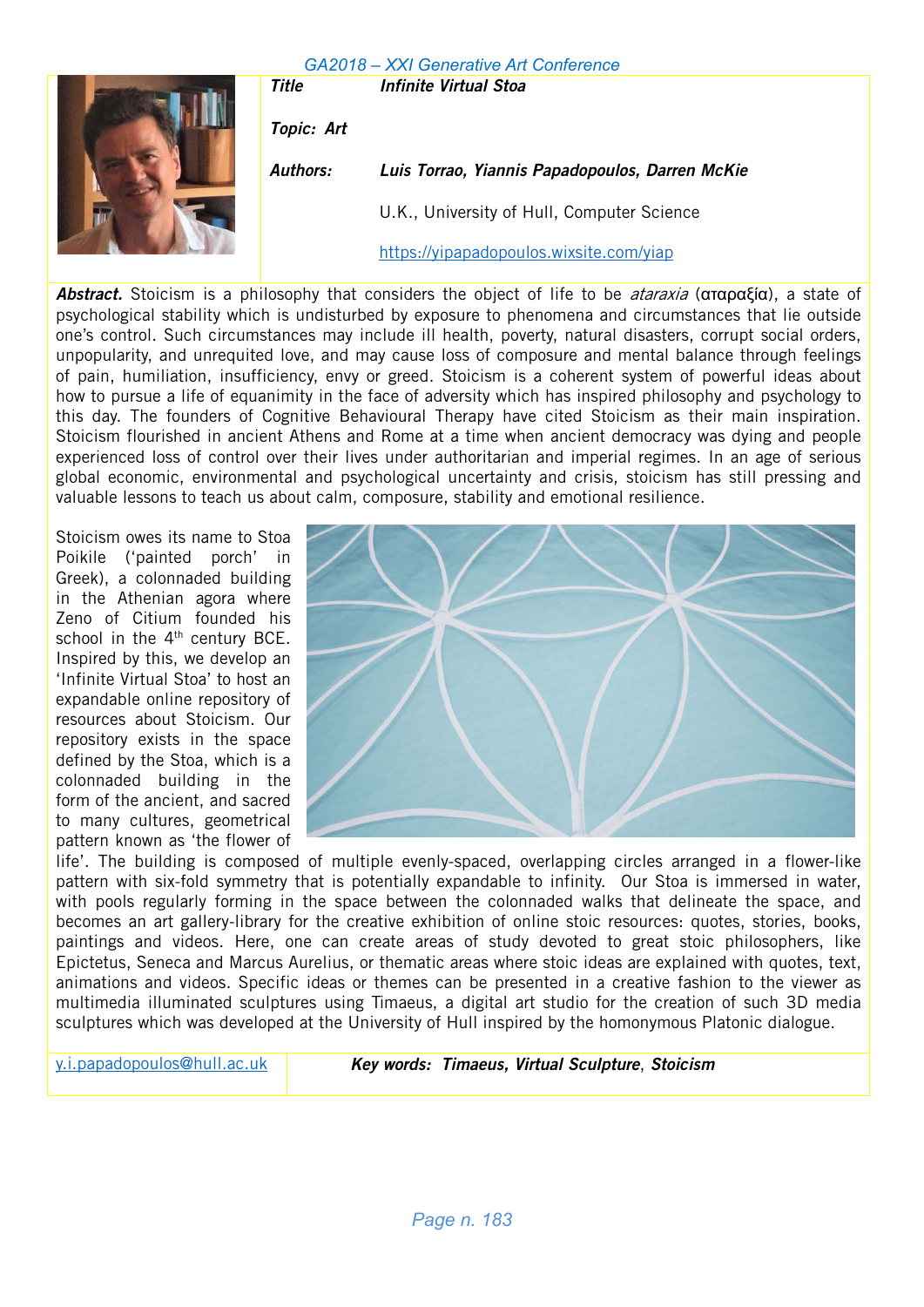# *GA2018 – XXI Generative Art Conference* Infinite Virtual Stoa

### Luis Torrao

Computer Science, University of Hull, Hull, United Kingdom www.luistorrao.com e-mail: l.torrao@hull.ac.uk

# Yiannis Papadopoulos

Computer Science, University of Hull, Hull, United Kingdom https://yipapadopoulos.wixsite.com/yiap e-mail: y.i.papadopoulos@hull.ac.uk

## Darren McKie

Computer Science, University of Hull, Hull, United Kingdom http://www.hull.ac.uk/Faculties/contact-list/Darren-McKie.aspx e-mail: d.mckie@hull.ac.uk

# 1. Introduction

Stoicism is a philosophy that considers the object of life to be ataraxia (αταραξία), a state of psychological stability which is undisturbed by exposure to phenomena and circumstances that lie outside one's control. Such circumstances may include ill health, poverty, natural disasters, corrupt social orders and unrequited love, and may cause loss of composure and mental balance through feelings of pain, humiliation, insufficiency, envy or greed. Stoicism is a coherent system of powerful ideas about how to pursue a life of equanimity in the face of adversity which has nurtured philosophy and psychology to this day. The founders of Cognitive Behavioural Therapy have cited Stoicism as their main inspiration [1]. Stoicism flourished in ancient Athens and Rome at a time when ancient democracy was dying and people experienced loss of control over their lives under authoritarian and imperial regimes. In an age of serious global economic, environmental and psychological uncertainty and crisis, Stoicism has still pressing and valuable lessons to teach us about calm, composure, resilience and emotional stability.

Stoicism owes its name to Stoa Poikile ('painted porch' in Greek), a colonnaded building in the Athenian agora where Zeno of Citium founded his school in the 4th century BCE. In this project we develop an 'Infinite Virtual Stoa' to host an expandable online repository of resources about Stoicism. Our repository exists in the space defined by the Stoa, which is a colonnaded building that takes the form of the ancient, and sacred to many cultures, geometrical motif known as 'the flower of life'. The building is composed of multiple evenly-spaced, overlapping circles arranged in a flower-like pattern with six-fold symmetry that is potentially expandable to infinity. Our Stoa is immersed in water, with pools regularly forming in the space between the colonnaded walks that delineate the space and becomes an art gallery-library for the exhibition of online stoic resources: quotes, stories, books, paintings and videos.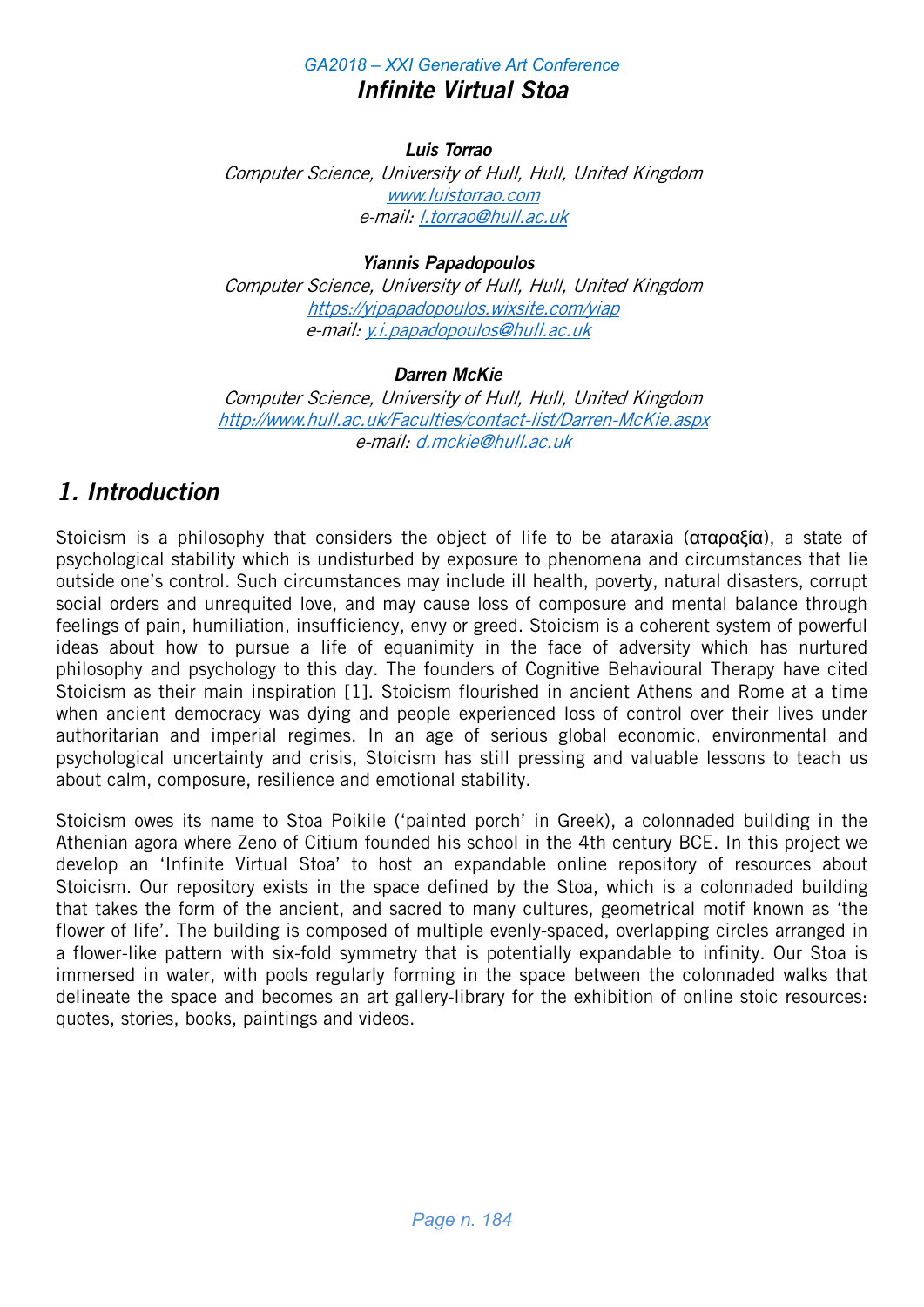

Aerial view of the infinite Stoa

Stoicism explored patterns of psychological fallacy on one hand, and patterns of thought and behaviour for the pursuit of ataraxia on the other. Our Stoa is built on a geometrical pattern that is expandable to infinity. Thus the concept of pattern is central to this paper. Firstly, we focus on patterns as they occurs in Mathematics, Science, the Arts and the mind. Then we discuss patterns within Stoicism and the design of the infinite Stoa. Finally, we highlight the long term goals of this project and its further evolution.

# 2. Téchn**ē** and 'Arthematics'

We start from a vision where Mathematics, Geometry, and Computer Science may be embraced in a sense of the unified arts and technology suggested by the ancient meaning of the Greek word téchnē (τέχνη) [2]. Stefanie Mandelbaum interestingly coins 'Arthematics' as a crossing field between the Arts and Mathematics [3]. This goes also in line with another neologism, that of 'Artification' [4], which gives name and meaning to the fusion of the artistic and the - apparently non-artistic, that then sublimates to a new Art. In this context, we are specifically interested in the dynamics between Artification of Games and Gamification of Arts.

# 2.1 Mathematics, patterns and the Arts

The appearance of perspective in Renaissance painting is intimately related to the influence of 'the science of sight' [5] and the mathematical notion of infinity. It is an example of mathematical thinking that proved to be instrumental in the making of artistic masterpieces. This advance in the Arts was driven by the Renaissance artists' brave geometrical thinking including the contemplation of insightful but counterintuitive ideas, such as equating the existence of parallel lines that do end up meeting [6].

Deeper in history, humanity has left us with an ancient panoply of beautiful patterns still exposed in old walls, windows, floors and ceilings, or visible in other kinds of artefacts - such as ceramics of antique cultures like the Assyrian, Greek, Roman, Byzantine, Iranian and Arabic [7]. This heritage has inspired artists through times. Technically, the motifs and regularities can be classified by periods and styles or even in more systematic ways and they too have an intimate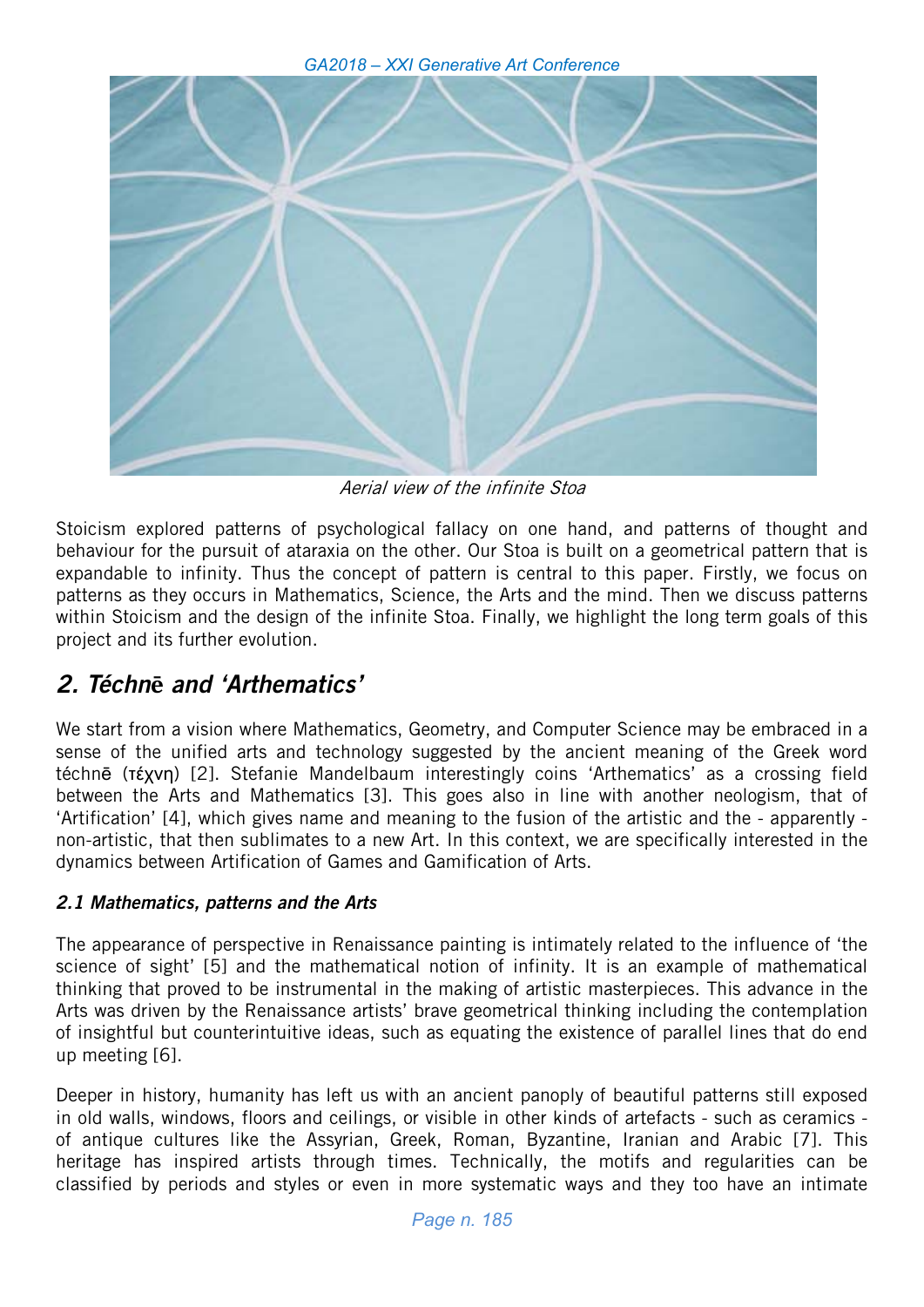connection with mathematical knowledge. These ancient arrangements are still present in contemporary works of the decorative arts of ornament and in prints. Yet their influence is not limited to those fields of creativity. Escher, for instance, has used them - and has also developed his own ideas over them - in his engravings and drawings introducing the visual senses into new heights of thinking geometrically.

Perhaps the harmonies of symmetry, isometry and geometry are desirable and explain that the order present in the universe is also present in cultural artefacts such as Art, Music, and Architecture [8]. Such thoughts led Ackerman to state that 'the modern argument of form versus structure is as meaningless as the mediaeval argument of *ars* versus *scientia*, for it likewise disrupts a partnership which can function only in happy union' [9].

In Music, as in the visual Arts, Geometry and Techne also coexist. In musical composition, geometric transformations and symmetry are known to have played a role in the works of Bach and of Bela Bartok [10]. There are also known composition symmetries such as the 'Friezes patterns' [10] and tonal and rhythmic patterns, such as dissonance, two-voice vs. coloration, and ostinato patterns [11]. These are resourceful tools for the composer because patterns in music can also be derived from one into another by variation [12].

## 2.2 Historic technologies in the service to the Arts

The history of the synthesis of Mathematics and the Arts is also exemplified by several engineering artefacts such as the tools that have helped artists to achieve extraordinary paintings and sculptures. From the chisel to calligraphy pens, the compasses and the proportional dividers, to more complex tools for achieving a correct perspective in painting, such as the perspective machine depicted in Leonardo's 'Draftsman drawing an armillary sphere' [13] or the pantograph, a linkage device invented in 1630 by Christoph Scheiner that makes it possible to draw a scaled copy of a smaller depiction [14]. The automation that nowadays is the focus of interest of the Generative Art is also rooted in history, from the legendary Antikythera mechanism to the pervasive echoes of the music of the automatic carillons of Mafra [15] and the writing, drawing and musical automata of Jaquet-Droz [16].

# 3. Patterns and Computer Science

Patterns are also prevalent in Computer Science, and that indeed is the case in the fields of pattern recognition and machine learning [17]. Pattern recognition searches for regularities in data and deals with their automatic classification [17]. In Computer Science, a pattern is an abstraction of an object that can be understood as a class described by certain attributes and that can be searched for in the data [18]. Patterns can usually be recognized statistically or syntactically [18]. It is, for instance, possible to run pattern matching algorithms in a musical piece to study its 'motifs and their variants' [12].

## 3.1 Repetition, tilings and tessellations in Computer Graphics

Going back to the works of Leonardo da Vinci and the Renaissance, it is remarkable to see that his description of dealing with perspective essentially matches the contemporary approach for rendering a 3D scene to a computer screen. Long before the Renaissance, the Romans had also used small tiles – tesserae - to build mosaics that could fill the plane with depictions. This regular tiling of the plane or even space is hence called Tessellation. Still today, the 'tessellation stage' is one of the steps of current graphics 3D rendering pipelines. Other kinds of regularities are also thought fundamental in Computer Graphics. The symmetrical divisions of the plane and of higher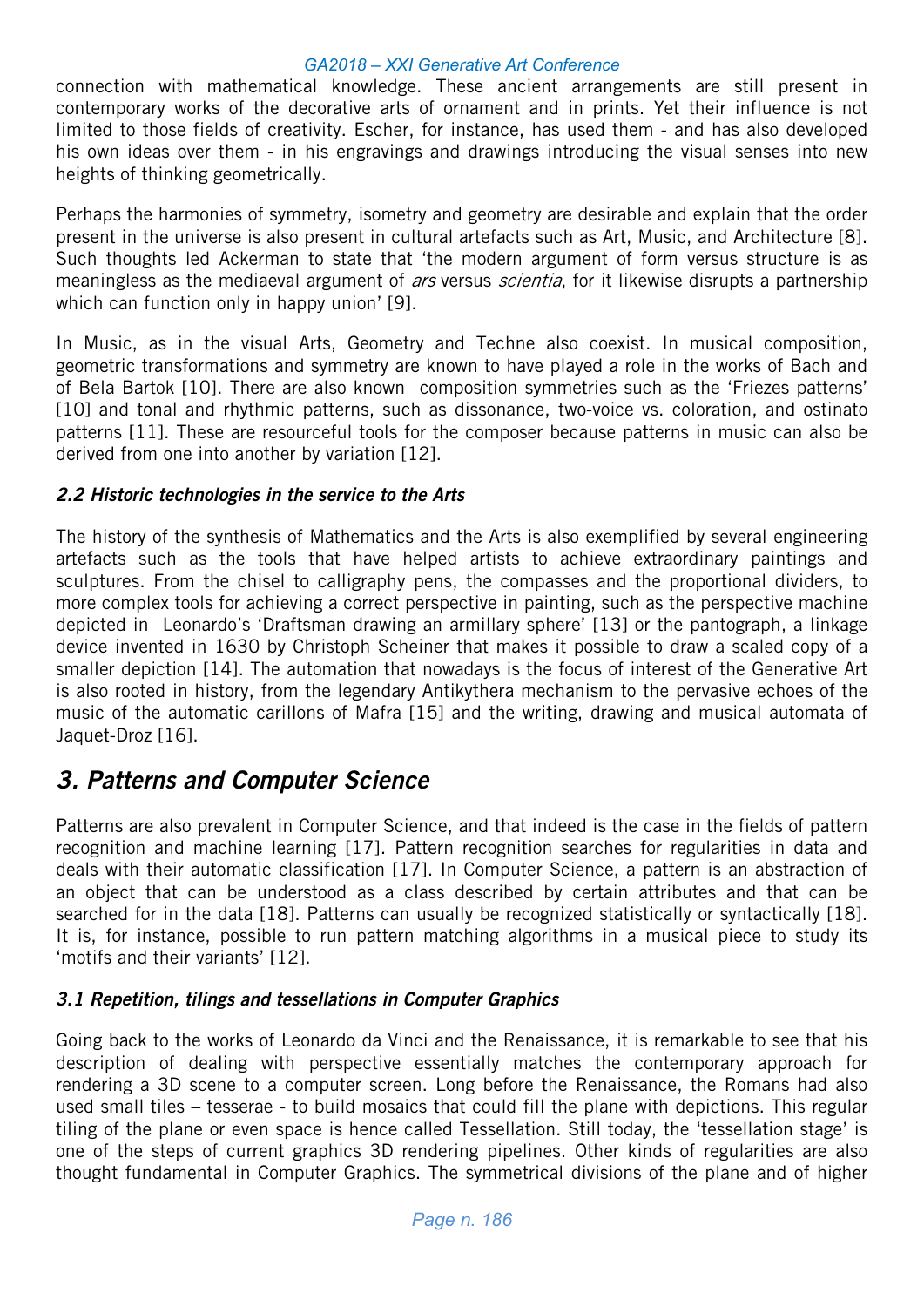dimensions are crucial for rendering pictures, movies and geometries as they can be reduced to structural repetitions of bidimensional pixels and three-dimensional voxels.

## 3.2 Pattern generation

Efforts are also directed towards understanding pattern formation and to 'describe universal classes of pattern' in a 'precise formalism which serves as the conceptual basis for synthesizing and analysing patterns' [19].

### 3.3 Proceduralism, and digital games

Proceduralism in the realm of digital games allows the automatic creation of infinite and randomised worlds. These can be populated with procedural models and game objects, geometries, textures, levels, AI behaviours, and with impact on the dynamics of narratives, story, and in music generation where, for instance, musical piece sections are repeated according to dynamic patterns [20]. Dynamic music can be parametrised by variations of tonality, rhythm, harmony, 'andamento', pitch, and themes and can have an impact both in immersion and inclusively play with the narrative and player interaction, as in the use of the 'leitmotiv' in dynamic game music [21].

# 4. Patterns and the mind

There are two noticeable connections between the realm of patterns and the human mind. The first is that the mind has the tendency to be attuned and attracted to regularity as in symmetric patterns, in which it finds beauty [22] [23]. The second is that patterns have an influence in processes and flows within the human mind. For instance, temporal patterns have the power to induce an 'inner clock' that influences the perception of music [24]. One recognises and remembers different birds by the melodies they sing. Studies in psychology have also investigated intrinsic and extrinsic structures of stimuli and their relationship with discrimination, classification, judgement of similarity [25] and, particularly in music, in long-term memorisation of melodies [26]. Additionally, the repetition of static images and sculptures are also interpreted as 'visual rhythm, or an impression of coherence and movement' [27]. The 'same measure' of patterns is also mentioned in some mental pathologies, as it is the case of the obsession with symmetry in Obsessive Compulsive Disorders [22].

# 5. Stoic patterns

Stoicism is an ancient philosophy that encompasses logic, physics and ethics in a comprehensive philosophical system from which much can still be learned about tranquillity, resilience, mental balance as well as tolerance and openness in society. Stoic philosophers used the analogy of a 'garden' to describe their system [28]. In this analogy, philosophy is seen as a garden that it is fenced by logic protecting it from erroneous reasoning often motivated by imperfections in human nature. Within the garden, physics is the soil where we cultivate our understanding of the world including that of our human nature. The fertile soil of physics in turn yields the fruits of philosophy which for Stoicism is the 'ethics', or living a 'good life' characterised by serenity and justice that can be experienced individually and collectively.

Stoics have made contributions in many areas of intellectual enquiry. Chrysippus, for example, is known to have founded propositional logic, an early form of the formal reasoning system employed in contemporary analytical philosophy and Computer Science [29]. However, one of their most significant and lasting contributions is in the area of psychology. Stoicism is indeed the first systematic attempt to understand patterns of fallacious reasoning that cause disturbances in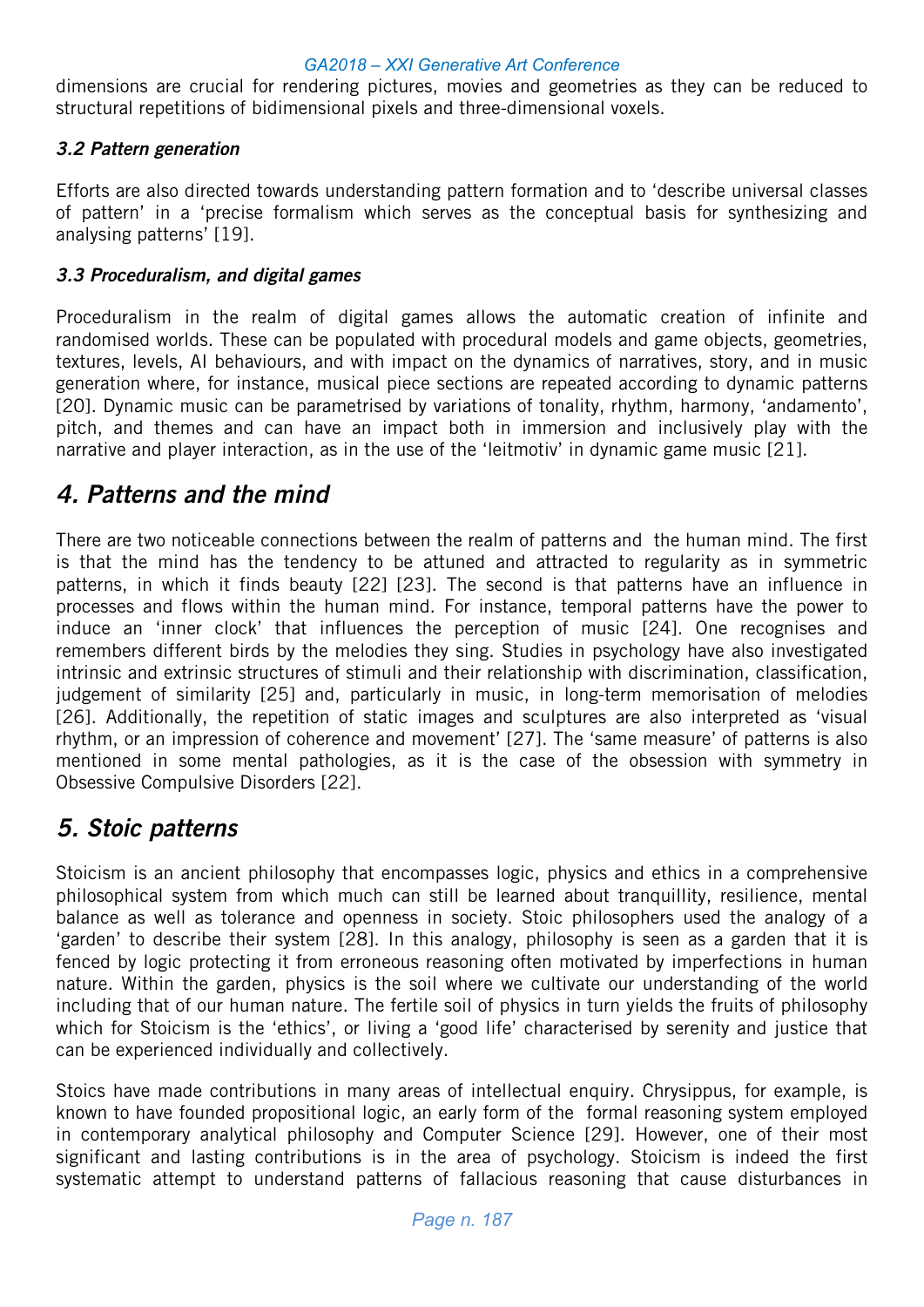human psychology and behaviour; and stoics proposed remedies which still inspire modern cognitive therapy [1]. For the purposes of this paper, and its discussion of patterns, we focus on three areas of human behaviour where stoics identified dysfunctionalities caused by fallacious thinking and where they proposed interesting remedies: anxiety, agitation and tribalism.

## 5.1 Anxiety

Many of us tend to live in constant anxious anticipation of stressful events, e.g. fearing loss of status, wealth, health, or reputation. According to the stoics such anxieties are largely caused by mental confusion and inability to consider a basic dichotomy between those things that we can control and those that we cannot. Status, wealth, and health are largely defined by external events which can be random and outside one's control. Realising this can lead to a fundamental shift in how one then responds to unfortunate events. It is not the event itself that matters - argue the stoics - but our responses to it, and these can be adjusted. Once one understands, for example, that a job promotion is not entirely in one's control, but depends on circumstances and personalities of others, then failure to obtain the promotion becomes less personal and hurtful and therefore one can be less anxious about the outcome and rather focus on the effort. Stoics instead propose that life should prioritise the pursuit of four cardinal virtues: wisdom, courage, justice and temperance, and all these are entirely in our control. A good life is defined as acting with wisdom, be courageous and doing the right thing, treating others justly and responding to events with moderation. Status, wealth, health and reputation, on the other hand, are simply defined as 'preferred indifferents' i.e. things that may be nice to have but one should easily part with [30]. Stoics developed some excellent advice around this theme. Epictetus, one of the eminent stoics, for example, advised us to think of our loved ones not as possessions but as borrowed from the universe [31]. When the time comes to return them, we should not be devastated but be grateful for the time we had with them as we would be grateful when we have returned a good book lent by a friend.

# 3.2 Agitation and anger

Stoicism attributes agitation and anger to overt optimism and unrealistic expectations. In his Enchiridion, Epictetus gives a lucid illustration of this using the example of a citizen visiting the Roman baths for cleansing, relaxation and recuperation.

 "If you are going to bathe, picture to yourself the things which usually happen in the bath: some people splash the water, some push, some use abusive language, and others steal. Thus, you will more safely go about this action if you say to yourself, "I will now go bathe, and keep my own mind in a state conformable to nature. For thus, if any hindrance arises in bathing, you will have it ready to say, 'It was not only to bathe that I desired, but to keep my mind in a state conformable to nature; and I will not keep it if I am bothered at things that happen' " [32].

For the stoics 'nature' in the above effectively means 'reason' (logos), because nature is both logical in its regularities and has gifted humanity with the capacity to reason. Epictetus makes a very apt point: overt optimism disappoints and agitates. Indeed, many of us regularly get upset about traffic jams and aggressive drivers as if we lived in a world where these things were extinct. We use computers for online banking but hope never to suffer malware, and when we do we get angry. However, Stoics had a very clear view of anger as temporary suspension of mental faculties. In his famous essay, Seneca described anger as temporary madness [33]. The stoic message is that unrealistic expectations lead to disappointment, agitation and anger. Thus, it is preferable to be realistic, and when we encounter potential triggers of anger, create mental space between external events and our responses to allow reasoning and calm reflection to take place.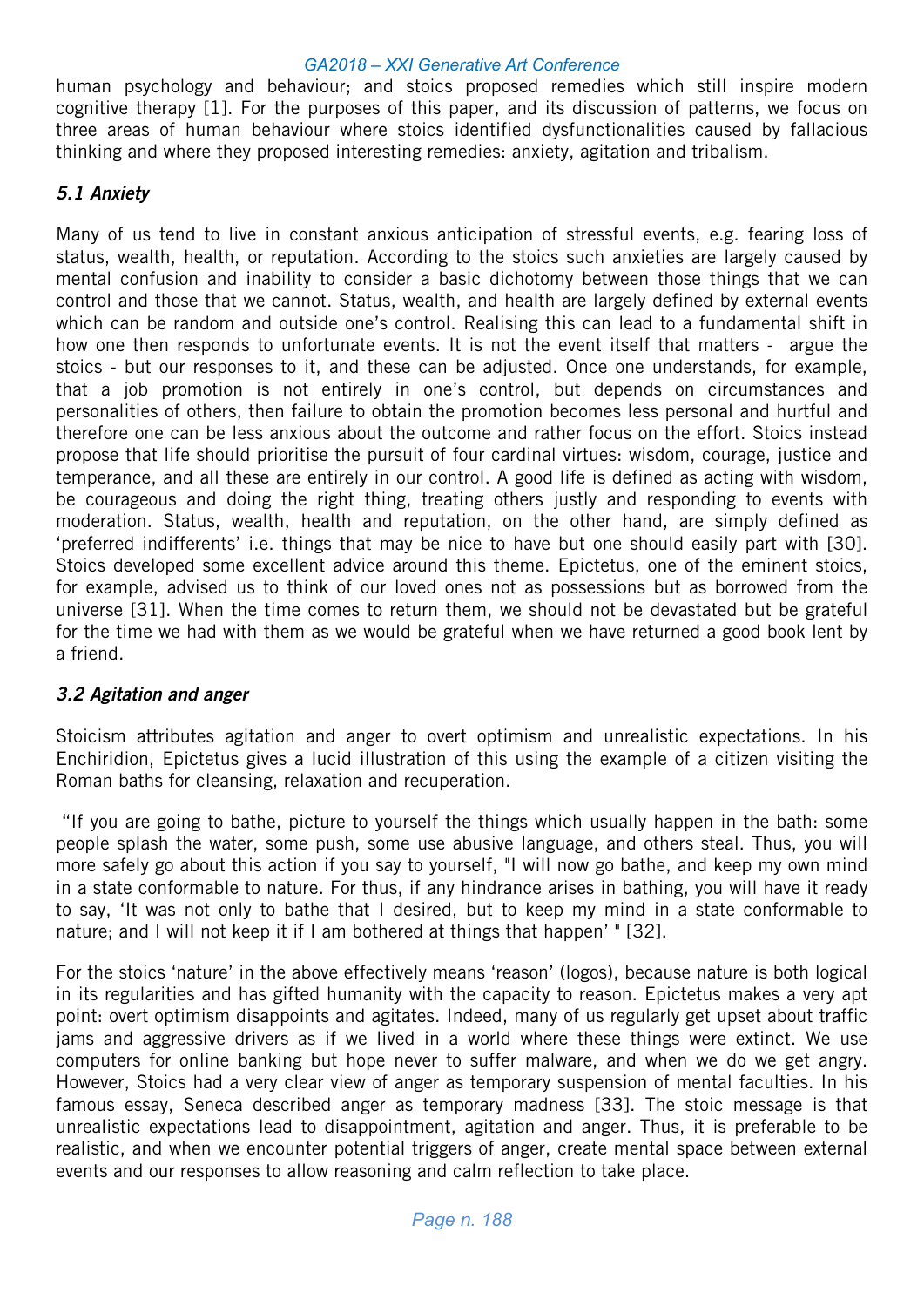### 3.3 Tribalism

Tribalism assumes that a strong cultural or ethnic identity, often based on proximity or kindship, separates one member of a group from the members of another group. Various forms of tribalism, including nationalism, have historically exploited false and simplistic conceptions of history which glorify the tribe or the nation, and exclude other groups.

The stoics developed an antithesis to tribalism based on a cosmopolitan view of human nature and society. According to the cosmopolitan view, we are social animals who participate not in one but many groups which are increasingly larger. In each of those groups we may assume different roles which, if performed well, lead to collective benefit. The word cosmopolitan derives from the Greek κοσμοπολίτης meaning being 'citizen of the world'. Hierocles, an eminent Stoic, developed a brilliant illustration of the concept by placing the individual in the centre of a series of expanding circles of concern: the smallest circle is the individual itself, next comes the close family, the extended family, the city, the neighbouring cities, the country, and finally the larger circle is humanity. Our task - stated Hierocles - is to compress those circles so as to bring humanity closer to the core of our concerns [34]. Cosmopolitanism thus becomes the idea that all humans belong to one community based on our shared nature and capacity for logic and morality.

# 6. The infinite Stoa

Stoicism has lasted millennia and still carries valuable lessons for humanity. There are contemporary communities of practising stoics, hence there is no reason to believe that stoicism will cease to exist and develop in the future. To facilitate this, we propose an infinite virtual Stoa that will enable hosting an expandable online repository of resources about Stoicism. The internet is already potentially infinite, but we propose to create a more interesting virtual space that offers artistic possibilities and sensibilities for the presentation and exploration of stoic ideas. Thus, we configure our gallery as a virtual colonnaded Stoa that is reminiscent of the original Stoa Poikile. Our Stoa has no boundaries, being allowed to grow *ad infinitum*. Below we explain how this is achieved.

## 6.1 The geometry of the circle

Computationally, an infinite virtual Stoa can be built procedurally. This requires some form of structural arrangement that can be repeated in the Stoa's architecture. We could have created a linear Stoa but have chosen a more interesting motif of seven overlapping circles known as the 'flower of life'. This arrangement has the particularity that by the connection of all points another pattern can be found, one that combines the projections of all platonic solids, known as the 'Metatron Cube', that is a figure that shows 'perfect proportions and relations between its geometric components' [35]. This hidden pattern is also known since antiquity and archaeologists account finding it in the architecture of a defensive structure of the Copper Age in the Iberian Peninsula [35].

### 6.2 Pantographs and Splines

The prominent technical device necessary for building the pattern is the spline, a computational resource with roots in the ancient art of making tools [36], specifically the pantographs that have been conceived and used for drawing elliptical arches in the  $17<sup>th</sup>$  century [37].

In the 1950s, automotive design required novel ways for the representation of volumes' and shapes' which led to the invention of computational splines [38]. The invention of splines moved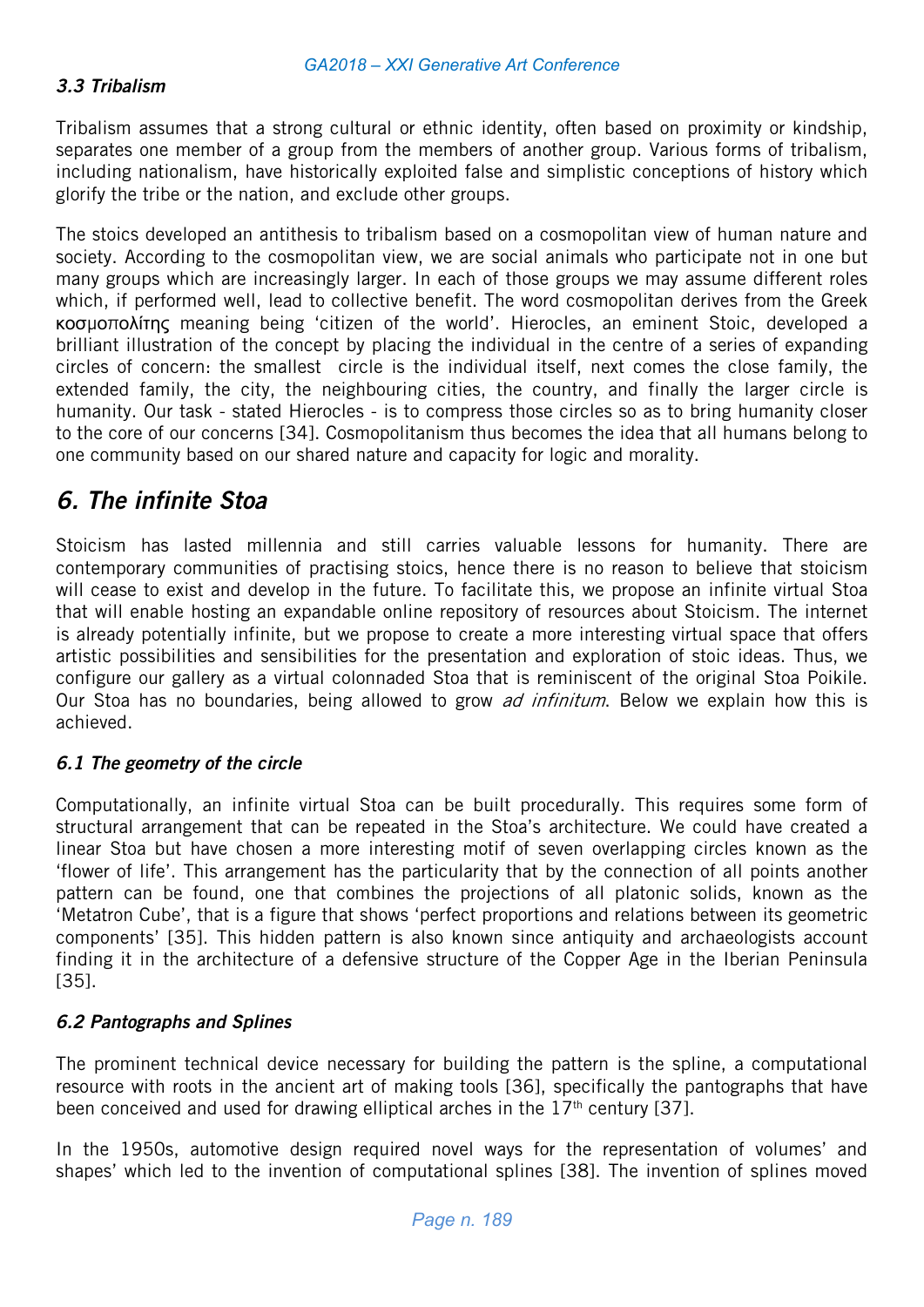from the elliptic pantograph to defining curves algorithmically, an innovation that also moved on from defining the arch inside a sectioned 2D rectangle, to a 3D parallelepiped [38].



Drawing ellipses before algorithms, with a pantograph (diagram based on [38])

Splines are nowadays present in all kinds of drawing and modelling software, and also present in digital game engines, along with multitudinous other technical advances in the service to the Arts, that mostly have all had their roots in historical engineering. Among the contemporary applications, splines can, for instance, be used for extracting the geometrical features on digitally reconstructed parametric model representations of objects [39].



The Stoa's modelled section is reproduced along a spline

By resourcing to splines, it is possible to section them equally and populate their parts with 3D models. In the Stoa, the spline sections are associated with a reduced 3D model of a small motif of a segment of a Stoa, that can be repeated, and then sections are harmoniously collated. Every spline instantiates a circle of the flowered pattern and infinity is achieved by making the rendering of the Stoa dependent on the player's navigational directions. The circles also have anchor points that can work as the origins for further splines/circles. So, by being generated on the fly, in conformity with the navigation of the viewer, the Stoa becomes virtually infinite in any direction of browsing. The result is that moving towards the horizon creates new space. This is a characteristic of what is known in game development as 'procedural world generation'. Whilst, by navigating, the world is created instantly, it is also possible to recreate previous paths towards where the audiovisual sculptures have been situated.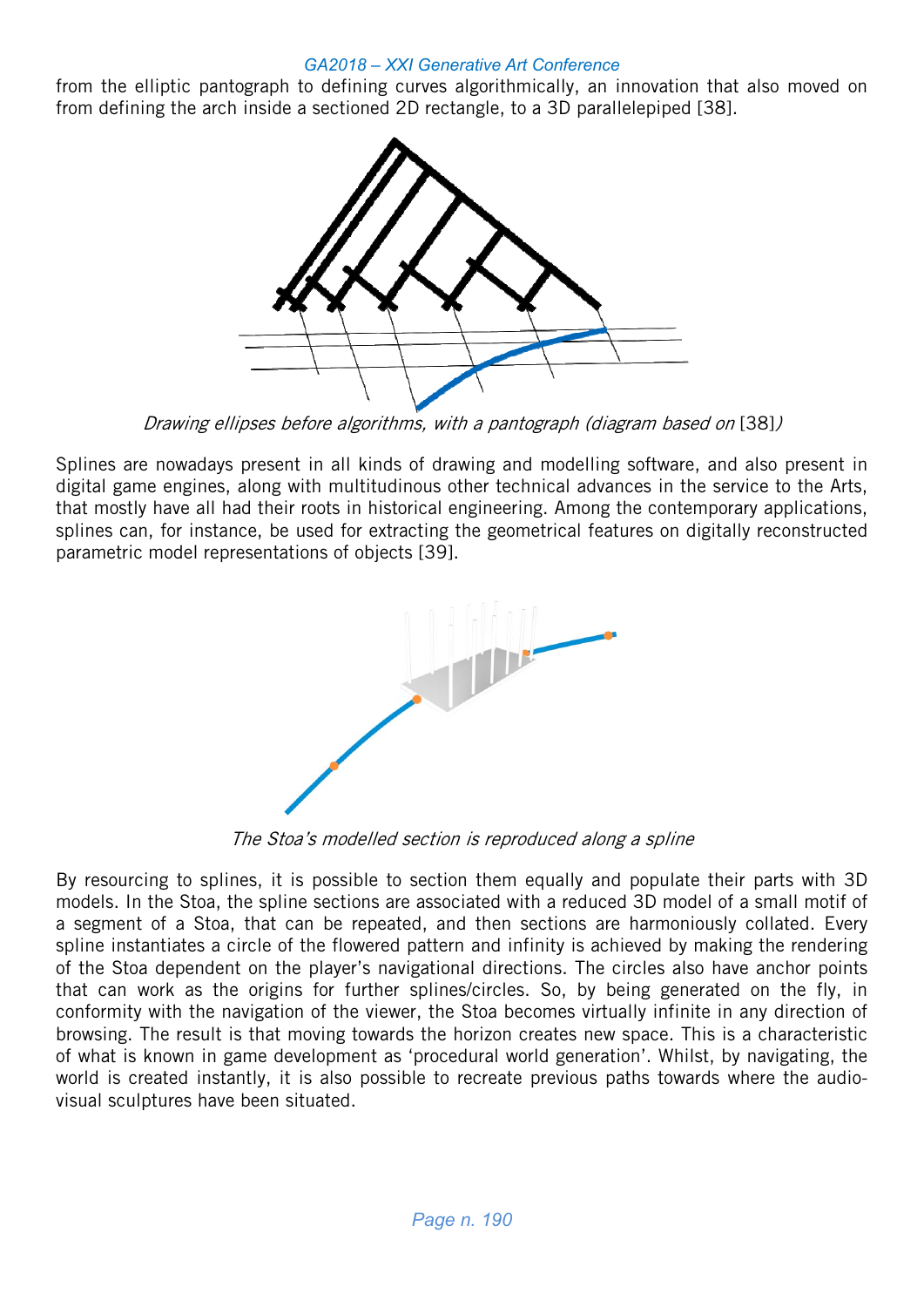

Process of the splines being generated during navigation, viewed from above

## 6.3 A procedural art gallery for viewing artworks

Navigating the Stoa resembles walking on an infinite unbounded labyrinth. Along the continuous paths, the player can find the audio-visual sculptures that can be designed with the resources provided by TIMAEUS. TIMAEUS is a virtual art studio, which has been inspired by Plato's homonymous work, especially in its narrative about the Platonic realm of geometrical thinking. The sculptures contain audios, films, pictures and texts that are continuously being displayed and that can be visited from inside by the wanderer. An example sculpture inspired by Hierocles' circles of concern is shown below.



themed sculpture viewed from the Stoa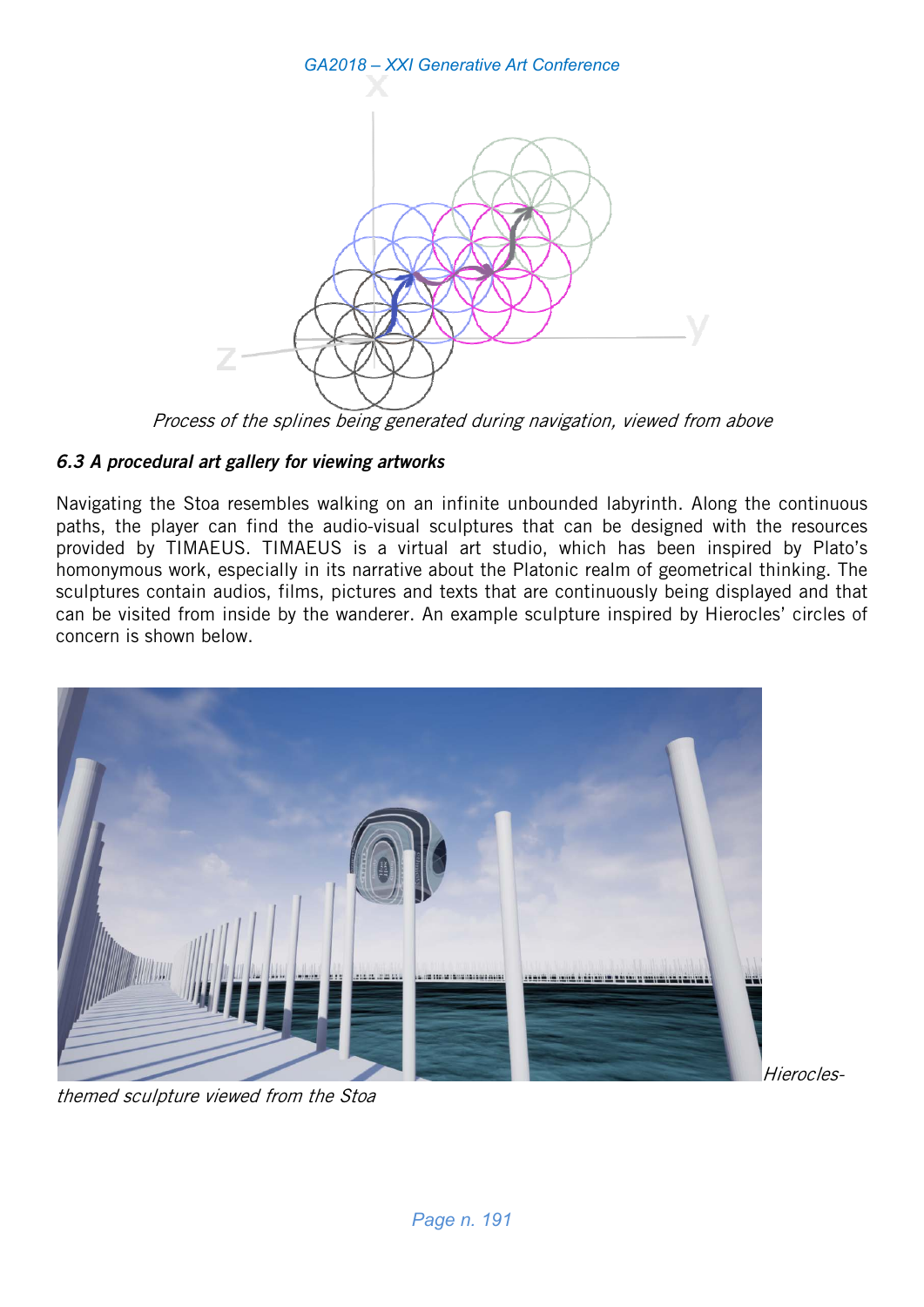

sculpture viewed from the inside

# 7. Conclusion and future

The world seems to be full of recurring patterns that repeat themselves in completely different areas. The branching of the trees is similar to that of veins, the delta of rivers, the wrinkles of a palm and cracks in dry soil. In this paper we discussed the concept of pattern as it occurs in Mathematics, Science, the Arts, the mind, and the philosophy of stoicism. Stoicism is a philosophy that explored patterns of psychological fallacy on one hand, and patterns of thought and behaviour for the pursuit of ataraxia on the other.

Building on the themes of patterns and Stoicism, we designed an infinite virtual Stoa using a classical geometrical pattern that is expandable to infinity. The Stoa could be used to host and present in an artistic manner an infinitude of past and future resources about Stoicism. It can potentially host areas of study devoted to great philosophers, like Epictetus, Seneca and Marcus Aurelius, or thematic areas where stoic ideas are explained with quotes, text, animations and videos. Specific ideas or themes can be presented in a creative fashion to the viewer as multimedia illuminated sculptures using TIMAEUS. The gallery is designed to be accessible online.

Finally, this Stoa can be seen as a serious game for education and learning or a development towards Gamification of the Arts, a topic that we will further explore in the future.

# 8. References

- 1. Robertson, Donald. 2010. The philosophy of cognitive-behavioural therapy (CBT): Stoic philosophy as rational and cognitive psychotherapy. Karnac Books.
- 2. Caicco, Gregory P, M Phil, and B Arch. 2001. Cunning Crafts or Poetic Place-Making? Towards a Historiography of Generative Art. CUMINCAD.
- 3. Stefanie Mandelbaum, and Jacqueline S. Guttman. 2018. 2-D in a 3-D Universe Arthematics Plus. Arthematics Plus.
- 4. Heinich, Nathalie, and Roberta Shapiro. 2015. De l'artification: enquêtes sur le passage à l'art. Vol. 20. Editions de l'Ecole des Hautes Etudes en Sciences Sociales.
- 5. Field, Judith Veronica, and Judith Veronica Field. 1997. The invention of infinity: mathematics and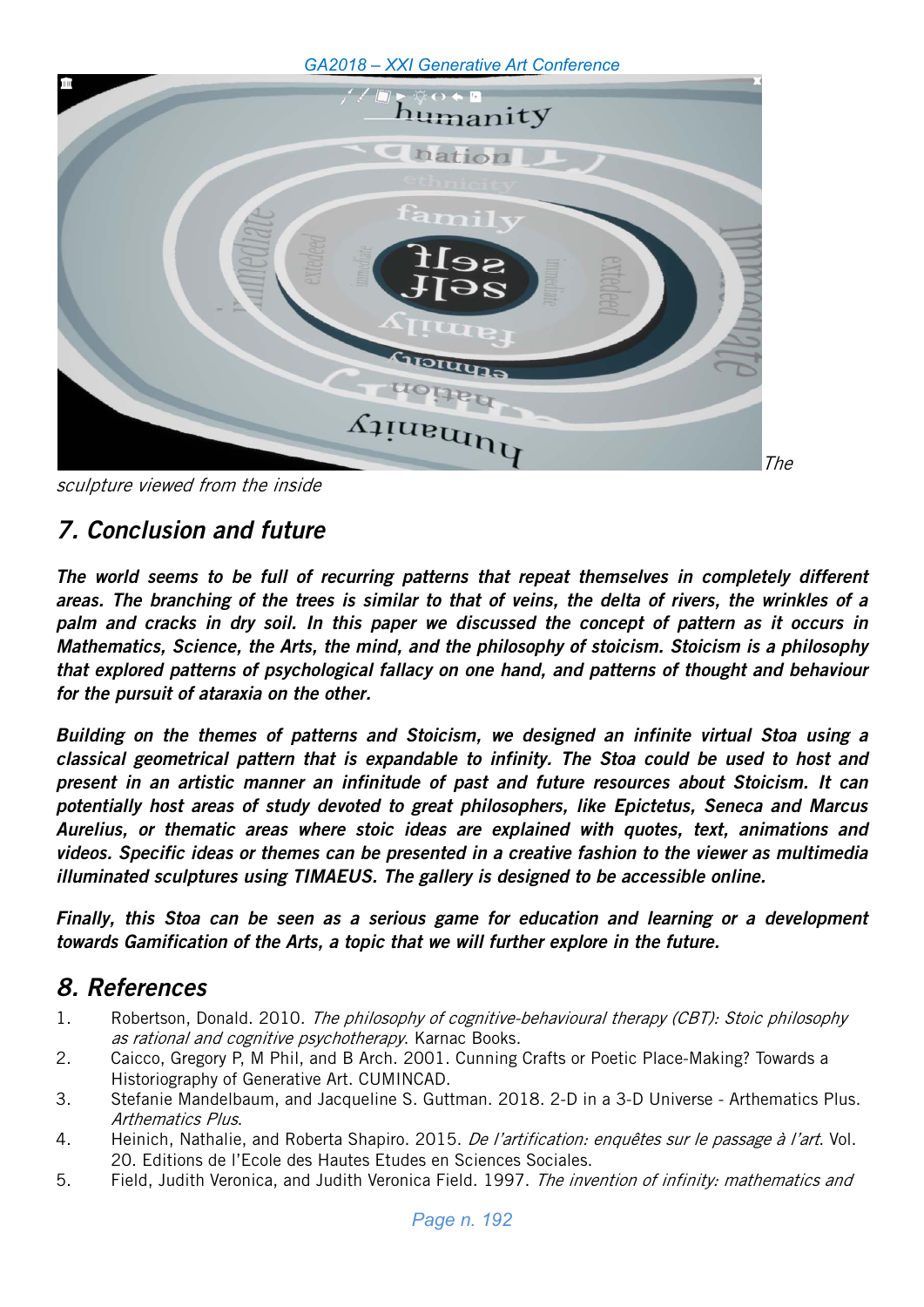art in the Renaissance. Oxford University Press, USA.

- 6. Sibley, Thomas Q. 2015. Thinking Geometrically: A Survey of Geometries. The Mathematical Association of America.
- 7. Willson, John. 2012. Mosaic and Tessellated Patterns: How to Create Them, with 32 Plates to Color. Courier Corporation.
- 8. Swoboda, Ewa, and Paola Vighi. 2016. *Early Geometrical Thinking in the Environment of Patterns,* Mosaics and Isometries. ICME-13 Topical Surveys. doi:10.1073/pnas.1408345111.
- 9. Ackerman, James S. 1949. "Ars sine scientia nihil est". Gothic theory of architecture at the Cathedral of Milan. The Art Bulletin 31. Taylor & Francis: 84-111.
- 10. Fauvel, John, Raymond Flood, and Robin J Wilson, 2006. *Music and mathematics: from Pythagoras* to fractals. Oxford University Press on Demand.
- 11. Berry, Wallace, 1987. Structural functions in music. Courier Corporation.
- 12. Volk, Anja, W B Haas, and P Kranenburg. 2012. Towards modelling variation in music as foundation for similarity. In Proceedings of the 12th International Conference on Music Perception and Cognition and the 8th Triennial Conference of the European Society for the Cognitive Sciences of Music. School of Music Studies, Aristotle University of Thessaloniki.
- 13. Possible Bodies. 2018. Artist Drawing a Nude with Perspective Device | Possible Bodies. Possible Bodies.
- 14. Weisstein, Eric W. 2018. Pantograph. Wolfram Research, Inc.
- 15. João Soeiro de Carvalho. 2018. The Mafra Carillons: Development of Advanced Methods in Music Acoustics for Tuning and Restoration. *Instituto de Etnomusicologia*.
- 16. Musée D'Art Et D'Histoire Ville de Neuchâtel. 2018. Les Automates Jaquet-Droz MAHN. Mahn.Ch.
- 17. Bishop, Christopher M. 2006. Pattern recognition and machine learning (information science and statistics) springer-verlag new york. Inc. Secaucus, NJ, USA.
- 18. Murty, M Narasimha, and V Susheela Devi. 2011. Pattern recognition: An algorithmic approach. Springer Science & Business Media.
- 19. Grenander, Ulf. 1976. Pattern Synthesis: Lectures in Pattern Theory, vol. 1. Applied Mathematical Sciences 18. Springer.
- 20. Watkins, Ryan. 2016. Procedural content generation for unity game development. Packt Publishing Ltd.
- 21. Mello, Marcos de Lima e. 2018. TRILHA SONORA EM JOGOS DIGITAIS: uma análise histórica, funcional e suas relações com a música no cinema. Universidade Federal de Minas Gerais.
- 22. Summerfeldt, Laura J, Shaun J Gilbert, and Michael Reynolds. 2015. Incompleteness, aesthetic sensitivity, and the obsessive-compulsive need for symmetry. Journal of behavior therapy and experimental psychiatry 49. Elsevier: 141–149.
- 23. Cárdenas, Rodrigo Andrés, and Lauren Julius Harris. 2006. Symmetrical decorations enhance the attractiveness of faces and abstract designs. Evolution and Human Behavior 27. Elsevier: 1-18.
- 24. Povel, Dirk-Jan, and Peter Essens. 1985. Perception of temporal patterns. Music Perception: An Interdisciplinary Journal 2. University of California Press Journals: 411–440.
- 25. Garner, Wendell R. 2014. The processing of information and structure. Psychology Press.
- 26. Dowling, W Jay, and James C Bartlett. 1981. The importance of interval information in long-term memory for melodies. *Psychomusicology: A Journal of Research in Music Cognition* 1, Stephen F. Austin State University: 30.
- 27. Levitin, Daniel J, Jessica A Grahn, and Justin London. 2018. The psychology of music: Rhythm and movement. Annual review of psychology 69. Annual Reviews: 51-75.
- 28. Morford, Mark. 1987. The Stoic garden. The Journal of Garden History 7. Routledge: 151–175. doi:10.1080/01445170.1987.10412464.
- 29. Bobzien, Susanne. 2006. Ancient logic.
- 30. Baltzly, Dirk. 1996. Stoicism.
- 31. Matyszak, Philip. Tales from the Triclinium: How to Be a Hit at a Roman Dinner Party. Citeseer.
- 32. Epictetus, Epictetus. 2018. *Encheiridion*. BoD–Books on Demand.
- 33. Harvey, Watkins. 2013. Anger Regulation for Psychotic Patients. Treatments for Anger in Specific Populations: Theory, Application, and Outcome. Oxford University Press: 114.
- 34. Goldin, Owen. 2011. Conflict and Cosmopolitanism in Plato and the Stoics. *apeiron* 44. Walter de Gruyter GmbH & Co. KG: 264–286.
- 35. Esquivel, José A, and Elena Navas. 2005. The geometry and the metric used in the enclosure "Fortín